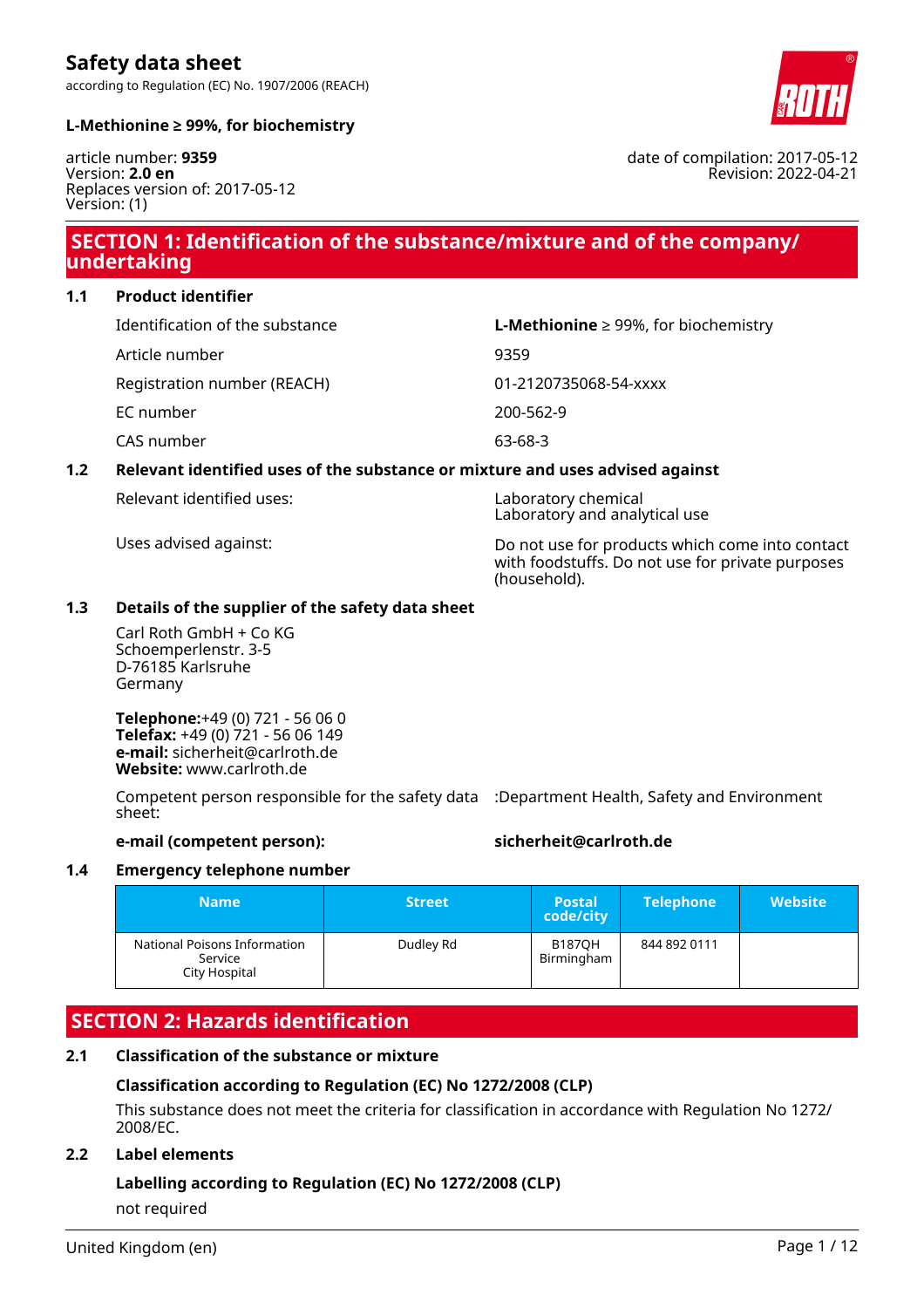according to Regulation (EC) No. 1907/2006 (REACH)



# **L-Methionine ≥ 99%, for biochemistry**

article number: **9359**

# **2.3 Other hazards**

# **Results of PBT and vPvB assessment**

According to the results of its assessment, this substance is not a PBT or a vPvB.

# **SECTION 3: Composition/information on ingredients**

# **3.1 Substances**

| Name of substance | L-Methionine          |
|-------------------|-----------------------|
| Molecular formula | $C_5H_{11}NO_2S$      |
| Molar mass        | 149,2 $9/_{mol}$      |
| REACH Reg. No     | 01-2120735068-54-xxxx |
| CAS No            | 63-68-3               |
| EC No             | 200-562-9             |

# **SECTION 4: First aid measures**

# **4.1 Description of first aid measures**



**General notes** Take off contaminated clothing. **Following inhalation** Provide fresh air. **Following skin contact**

Rinse skin with water/shower.

# **Following eye contact**

Rinse cautiously with water for several minutes.

# **Following ingestion**

Rinse mouth. Call a doctor if you feel unwell.

- **4.2 Most important symptoms and effects, both acute and delayed** Symptoms and effects are not known to date.
- **4.3 Indication of any immediate medical attention and special treatment needed** none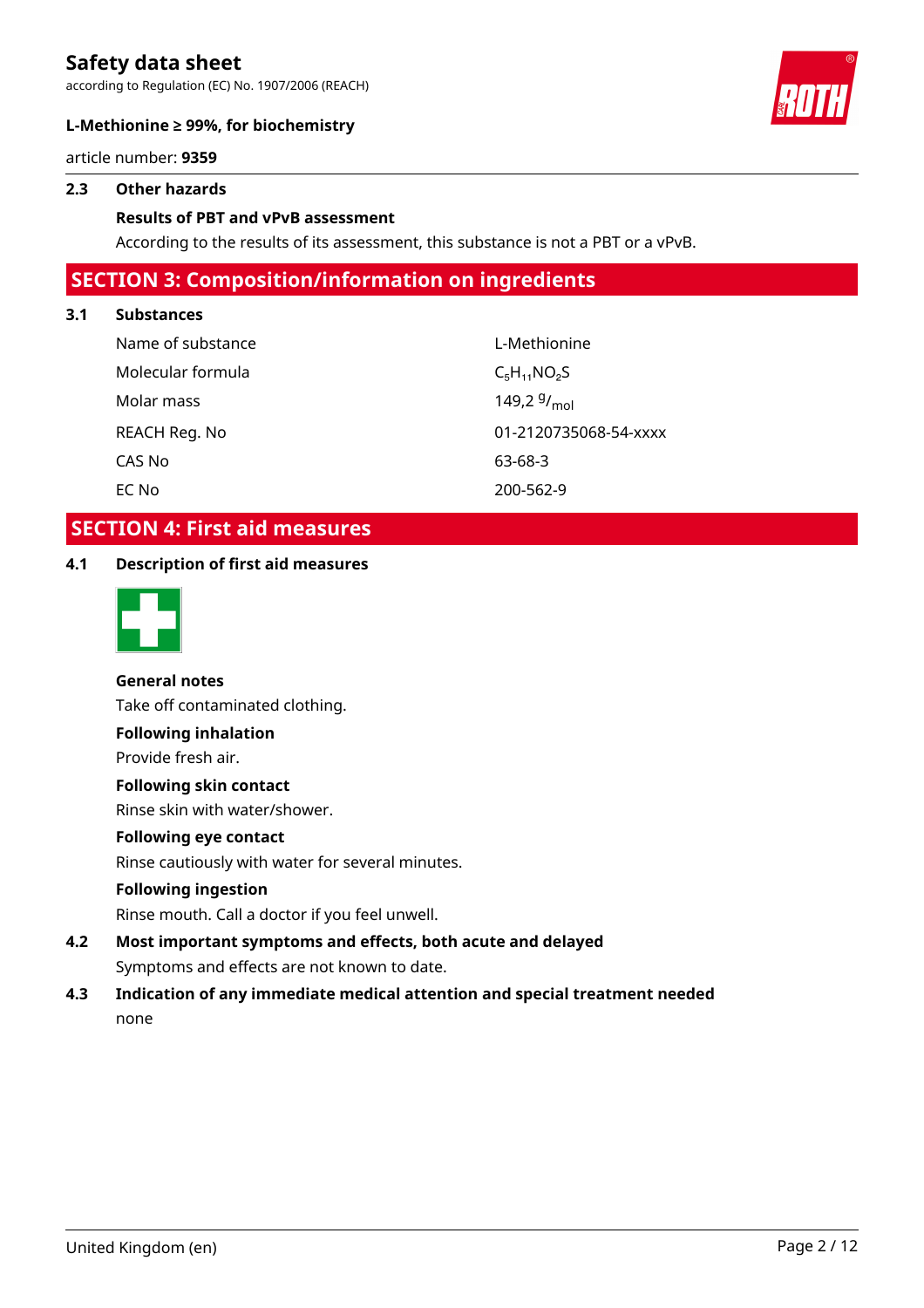according to Regulation (EC) No. 1907/2006 (REACH)



# **L-Methionine ≥ 99%, for biochemistry**

article number: **9359**

# **SECTION 5: Firefighting measures**

# **5.1 Extinguishing media**



# **Suitable extinguishing media**

co-ordinate firefighting measures to the fire surroundings water, foam, alcohol resistant foam, dry extinguishing powder, ABC-powder

# **Unsuitable extinguishing media**

water jet

# **5.2 Special hazards arising from the substance or mixture**

Combustible.

# **Hazardous combustion products**

In case of fire may be liberated: Nitrogen oxides (NOx), Carbon monoxide (CO), Carbon dioxide (CO₂), Sulphur oxides (SOx)

# **5.3 Advice for firefighters**

In case of fire and/or explosion do not breathe fumes. Fight fire with normal precautions from a reasonable distance. Wear self-contained breathing apparatus.

# **SECTION 6: Accidental release measures**

**6.1 Personal precautions, protective equipment and emergency procedures**



# **For non-emergency personnel**

Control of dust.

# **6.2 Environmental precautions**

Keep away from drains, surface and ground water.

# **6.3 Methods and material for containment and cleaning up**

# **Advice on how to contain a spill**

Covering of drains. Take up mechanically.

# **Advice on how to clean up a spill**

Take up mechanically.

# **Other information relating to spills and releases**

Place in appropriate containers for disposal. Ventilate affected area.

# **6.4 Reference to other sections**

Hazardous combustion products: see section 5. Personal protective equipment: see section 8. Incompatible materials: see section 10. Disposal considerations: see section 13.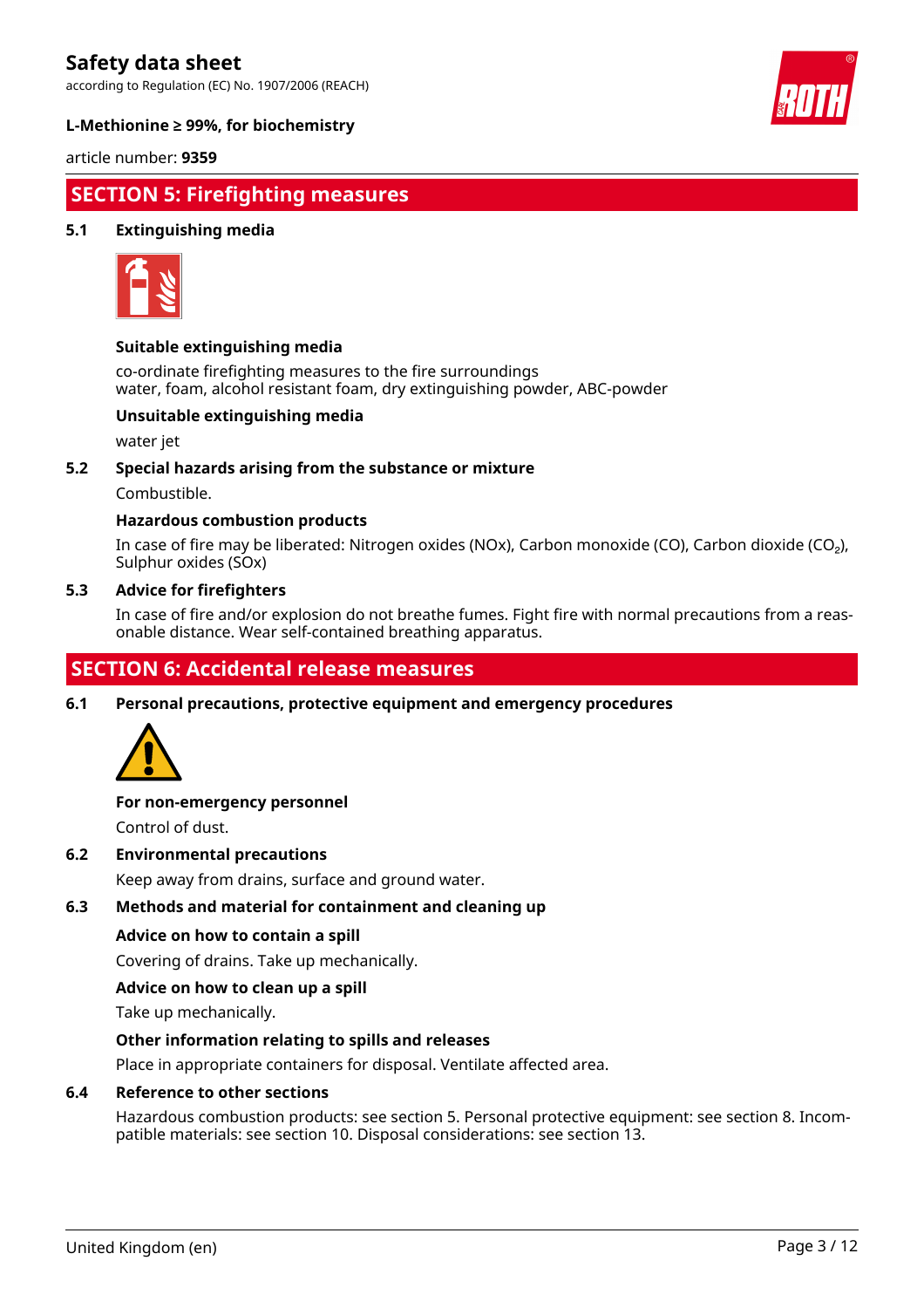according to Regulation (EC) No. 1907/2006 (REACH)



# **L-Methionine ≥ 99%, for biochemistry**

article number: **9359**

# **SECTION 7: Handling and storage**

# **7.1 Precautions for safe handling**

No special measures are necessary.

# **Advice on general occupational hygiene**

Keep away from food, drink and animal feedingstuffs.

# **7.2 Conditions for safe storage, including any incompatibilities**

Store in a dry place.

# **Incompatible substances or mixtures**

Observe hints for combined storage.

# **Consideration of other advice:**

# **Ventilation requirements**

Use local and general ventilation.

# **Specific designs for storage rooms or vessels**

Recommended storage temperature: 15 – 25 °C

# **7.3 Specific end use(s)**

No information available.

# **SECTION 8: Exposure controls/personal protection**

# **8.1 Control parameters**

# **National limit values**

# **Occupational exposure limit values (Workplace Exposure Limits)**

| <b>Coun</b><br>try | Name of agent | <b>CAS No</b> | Identifi-<br>er | <b>TWA</b><br>[mg/<br>m <sup>3</sup> | <b>STEL</b><br>[mg]<br>m <sup>3</sup> | Ceil-<br>ing-C<br>[mg/<br>$\overline{m^3}$ | Nota-<br>tion | <b>Source</b> |
|--------------------|---------------|---------------|-----------------|--------------------------------------|---------------------------------------|--------------------------------------------|---------------|---------------|
| GB                 | dust          |               | <b>WEL</b>      | 10                                   |                                       |                                            |               | EH40/2005     |
| GB                 | dust          |               | <b>WEL</b>      | 4                                    |                                       |                                            |               | EH40/2005     |

#### **Notation**

Ceiling-C Ceiling value is a limit value above which exposure should not occur i Inhalable fraction r Respirable fraction STEL Short-term exposure limit: a limit value above which exposure should not occur and which is related to a 15 minute period (unless otherwise specified) TWA Time-weighted average (long-term exposure limit): measured or calculated in relation to a reference period of 8 hours time-weighted average (unless otherwise specified)

# **8.2 Exposure controls**

# **Individual protection measures (personal protective equipment)**

# **Eye/face protection**



Use safety goggle with side protection.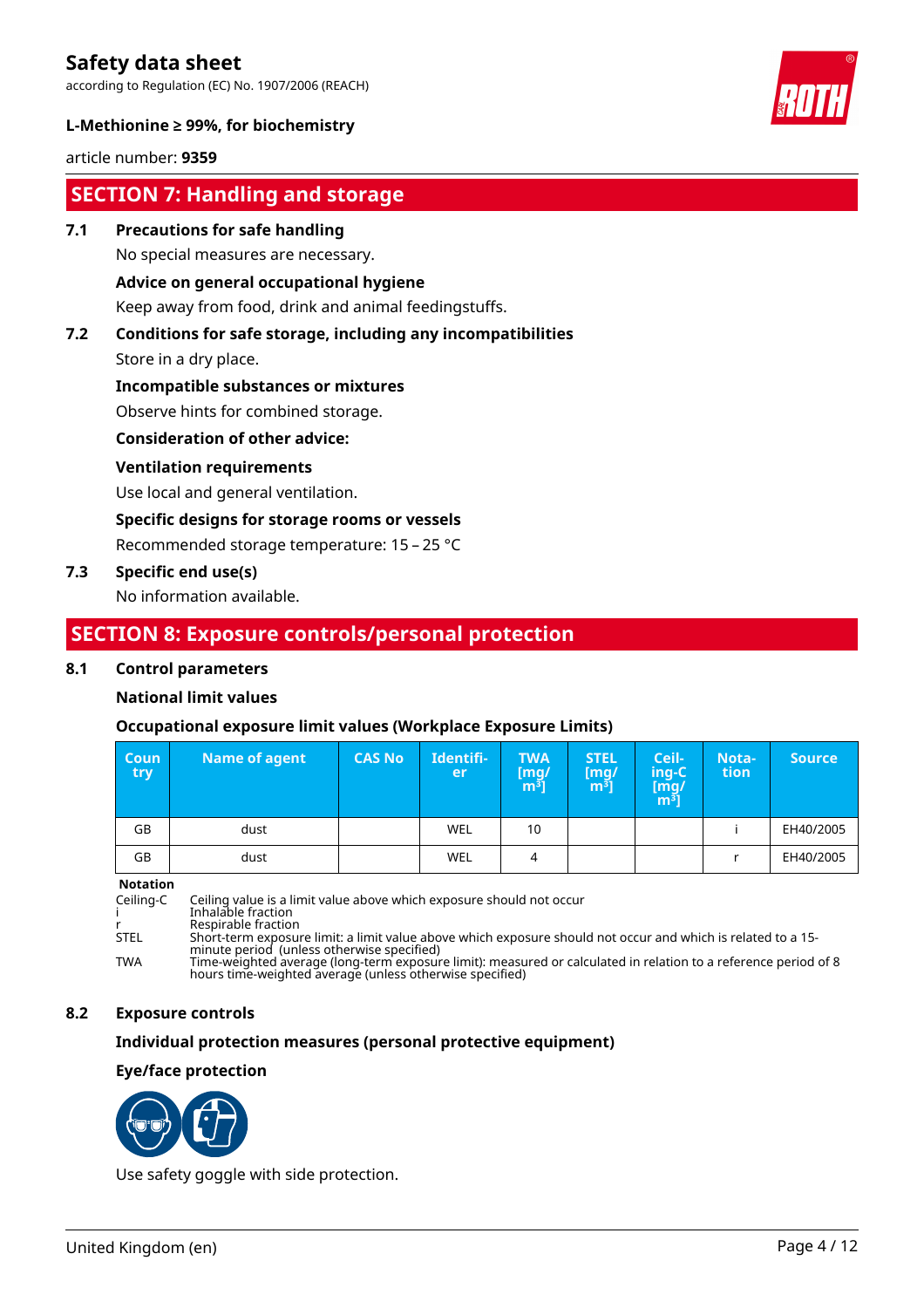according to Regulation (EC) No. 1907/2006 (REACH)

# **L-Methionine ≥ 99%, for biochemistry**

article number: **9359**

#### **Skin protection**



# **• hand protection**

Wear suitable gloves. Chemical protection gloves are suitable, which are tested according to EN 374.

#### **• type of material**

NBR (Nitrile rubber)

# **• material thickness**

>0,11 mm

#### **• breakthrough times of the glove material**

>480 minutes (permeation: level 6)

#### **• other protection measures**

Take recovery periods for skin regeneration. Preventive skin protection (barrier creams/ointments) is recommended.

#### **Respiratory protection**



Respiratory protection necessary at: Dust formation. Particulate filter device (EN 143). P1 (filters at least 80 % of airborne particles, colour code: White).

#### **Environmental exposure controls**

Keep away from drains, surface and ground water.

# **SECTION 9: Physical and chemical properties**

# **9.1 Information on basic physical and chemical properties**

| Physical state                                              | solid                                                        |
|-------------------------------------------------------------|--------------------------------------------------------------|
| Form                                                        | powder, crystalline                                          |
| Colour                                                      | whitish                                                      |
| Odour                                                       | characteristic                                               |
| Melting point/freezing point                                | $280 - 282$ °C                                               |
| Boiling point or initial boiling point and boiling<br>range | not determined                                               |
| Flammability                                                | this material is combustible, but will not ignite<br>readily |
| Lower and upper explosion limit                             | not determined                                               |
| Flash point                                                 | not applicable                                               |
| Auto-ignition temperature                                   | not determined                                               |
| Decomposition temperature                                   | $>283$ °C                                                    |
| pH (value)                                                  | 5,6 – 6,1 (in aqueous solution: 25 $9/1$ , 20 °C)            |

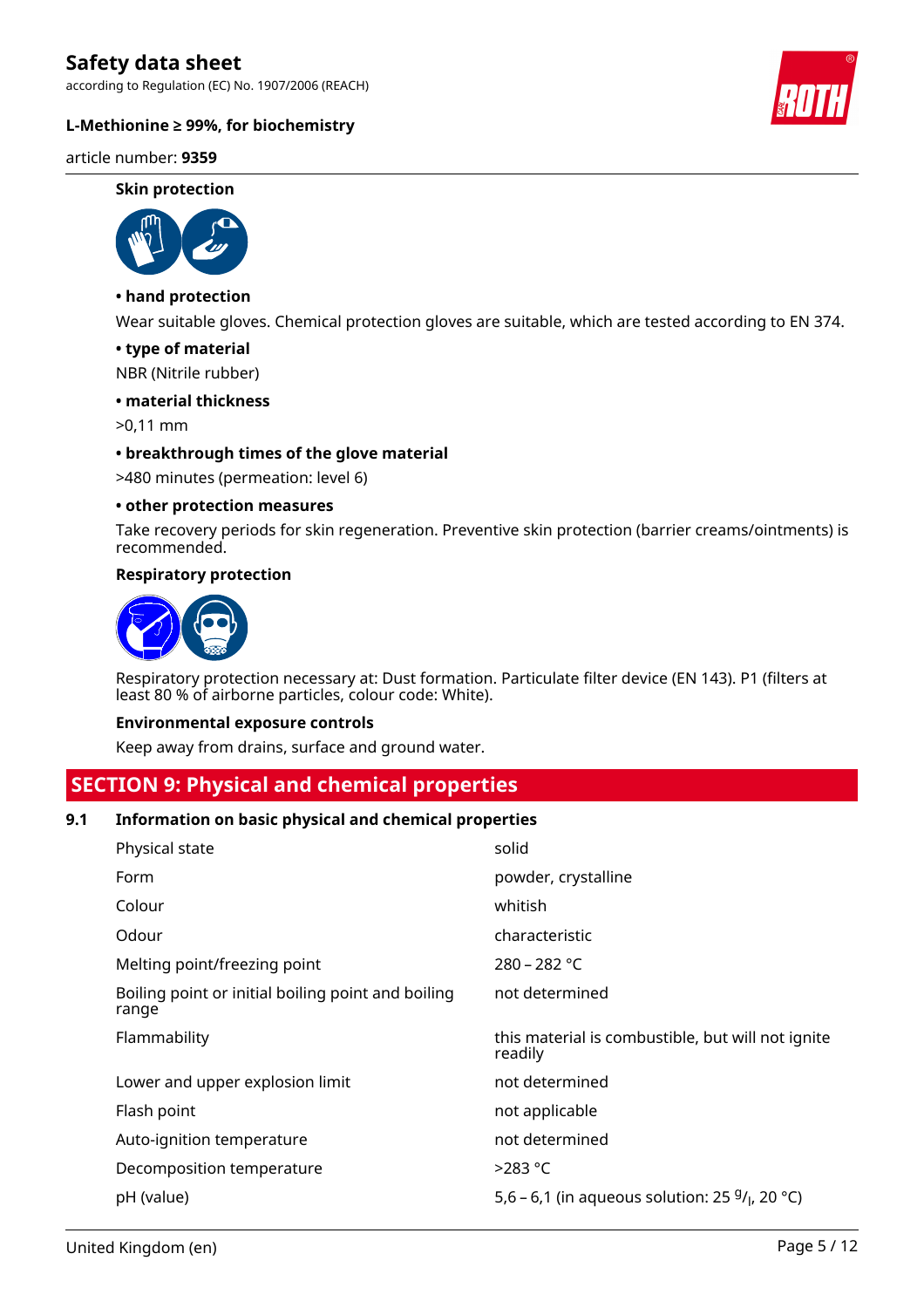according to Regulation (EC) No. 1907/2006 (REACH)



# **L-Methionine ≥ 99%, for biochemistry**

#### article number: **9359**

| Kinematic viscosity                                    | not relevant                                                   |
|--------------------------------------------------------|----------------------------------------------------------------|
| Solubility(ies)                                        |                                                                |
| Water solubility                                       | ~48 $9/1$ at 20 °C                                             |
| Partition coefficient                                  |                                                                |
| Partition coefficient n-octanol/water (log value):     | $-1,87$ (TOXNET)                                               |
|                                                        |                                                                |
| Vapour pressure                                        | not determined                                                 |
| Density and/or relative density                        |                                                                |
| Density                                                | not determined                                                 |
| Relative vapour density                                | information on this property is not available                  |
| Particle characteristics                               | No data available.                                             |
| Other safety parameters                                |                                                                |
| Oxidising properties                                   | none                                                           |
| <b>Other information</b>                               |                                                                |
| Information with regard to physical hazard<br>classes: | hazard classes acc. to GHS<br>(physical hazards): not relevant |
| Other safety characteristics:                          | There is no additional information.                            |

# **SECTION 10: Stability and reactivity**

# **10.1 Reactivity**

**9.2 Other information**

The product in the delivered form is not dust explosion capable; the enrichment of fine dust however leads to the danger of dust explosion.

# **10.2 Chemical stability**

The material is stable under normal ambient and anticipated storage and handling conditions of temperature and pressure.

# **10.3 Possibility of hazardous reactions**

**Violent reaction with:** strong oxidiser

# **10.4 Conditions to avoid**

Keep away from heat. Decompostion takes place from temperatures above: >283 °C.

# **10.5 Incompatible materials**

There is no additional information.

# **10.6 Hazardous decomposition products**

Hazardous combustion products: see section 5.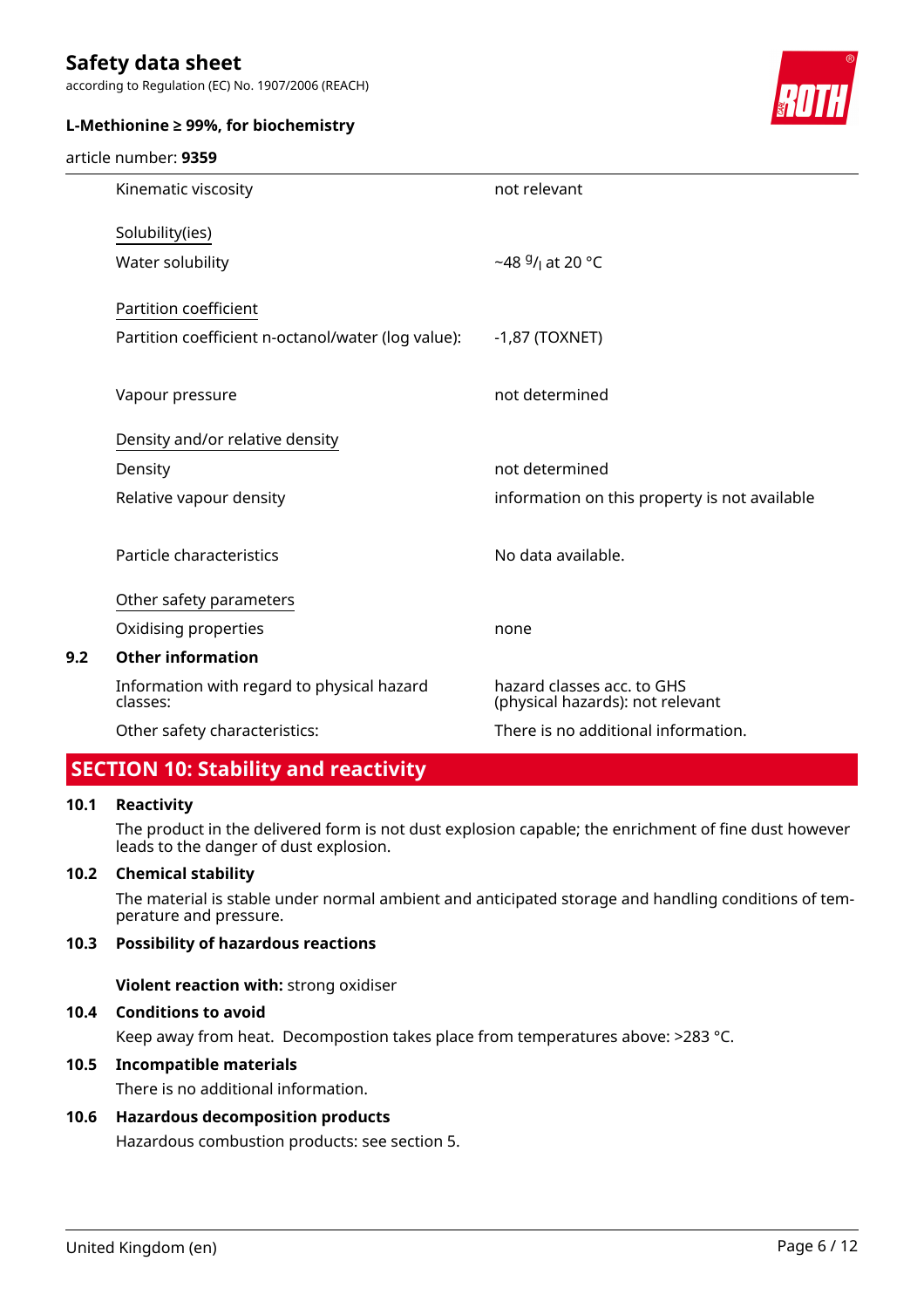according to Regulation (EC) No. 1907/2006 (REACH)



# **L-Methionine ≥ 99%, for biochemistry**

# article number: **9359**

# **SECTION 11: Toxicological information**

# **11.1 Information on hazard classes as defined in Regulation (EC) No 1272/2008**

# **Classification according to GHS (1272/2008/EC, CLP)**

This substance does not meet the criteria for classification in accordance with Regulation No 1272/ 2008/EC.

# **Acute toxicity**

Shall not be classified as acutely toxic.

# **Acute toxicity**

| <b>Exposure route</b> | <b>Endpoint</b> | Value'         | <b>Species</b> | <b>Method</b> | <b>Source</b> ' |
|-----------------------|-----------------|----------------|----------------|---------------|-----------------|
| oral                  | LD50            | 36.000 $mg/kq$ | rat            |               | <b>TOXNET</b>   |

# **Skin corrosion/irritation**

Shall not be classified as corrosive/irritant to skin.

# **Serious eye damage/eye irritation**

Shall not be classified as seriously damaging to the eye or eye irritant.

# **Respiratory or skin sensitisation**

Shall not be classified as a respiratory or skin sensitiser.

# **Germ cell mutagenicity**

Shall not be classified as germ cell mutagenic.

# **Carcinogenicity**

Shall not be classified as carcinogenic.

# **Reproductive toxicity**

Shall not be classified as a reproductive toxicant.

# **Specific target organ toxicity - single exposure**

Shall not be classified as a specific target organ toxicant (single exposure).

# **Specific target organ toxicity - repeated exposure**

Shall not be classified as a specific target organ toxicant (repeated exposure).

# **Aspiration hazard**

Shall not be classified as presenting an aspiration hazard.

# **Symptoms related to the physical, chemical and toxicological characteristics**

# **• If swallowed**

Data are not available.

# **• If in eyes**

Data are not available.

# **• If inhaled**

Data are not available.

# **• If on skin**

Frequently or prolonged contact with skin may cause dermal irritation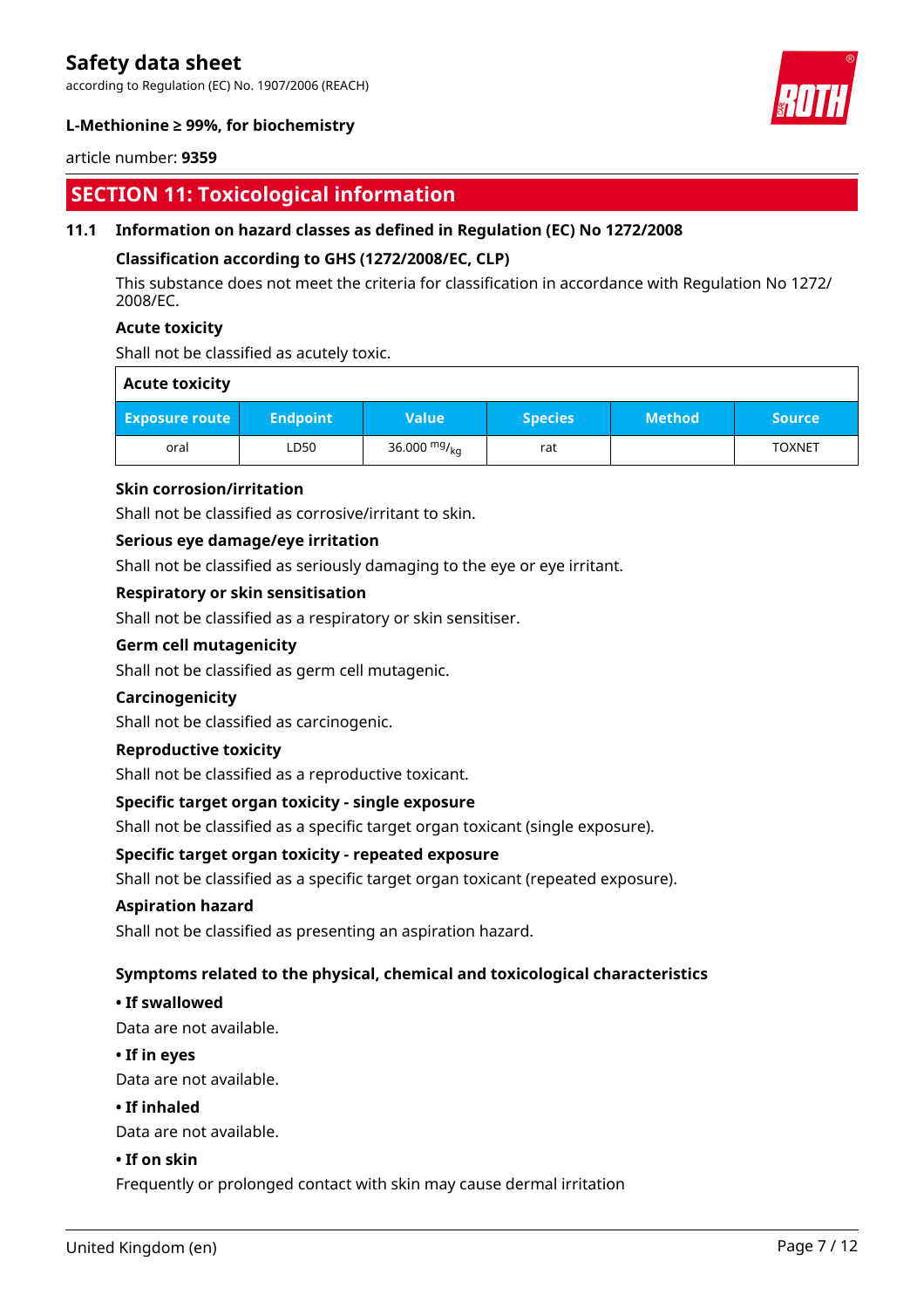according to Regulation (EC) No. 1907/2006 (REACH)



# **L-Methionine ≥ 99%, for biochemistry**

article number: **9359**

### **• Other information**

none

- **11.2 Endocrine disrupting properties** Not listed.
- **11.3 Information on other hazards**

There is no additional information.

# **SECTION 12: Ecological information**

# **12.1 Toxicity**

Shall not be classified as hazardous to the aquatic environment.

#### **Biodegradation**

Data are not available.

# **12.2 Process of degradability**

Theoretical Oxygen Demand with nitrification: 1,984  $mg/m<sub>on</sub>$ Theoretical Oxygen Demand: 1,608  $_{\rm mg}^{\rm mg}/_{\rm mg}$ Theoretical Carbon Dioxide: 1,475  $^{\mathsf{mg}}$ / $^{\mathsf{mg}}_{\mathsf{mg}}$ 

#### **12.3 Bioaccumulative potential**

Does not significantly accumulate in organisms.

| n-octanol/water (log KOW) | $-1,87$ (TOXNET) |
|---------------------------|------------------|
|---------------------------|------------------|

# **12.4 Mobility in soil**

Data are not available.

- **12.5 Results of PBT and vPvB assessment** Data are not available.
- **12.6 Endocrine disrupting properties**

Not listed.

# **12.7 Other adverse effects**

Data are not available.

# **SECTION 13: Disposal considerations**

# **13.1 Waste treatment methods**



Consult the appropriate local waste disposal expert about waste disposal.

# **Sewage disposal-relevant information**

Do not empty into drains.

# **13.2 Relevant provisions relating to waste**

The allocation of waste identity numbers/waste descriptions must be carried out according to the EEC, specific to the industry and process. Waste catalogue ordinance (Germany).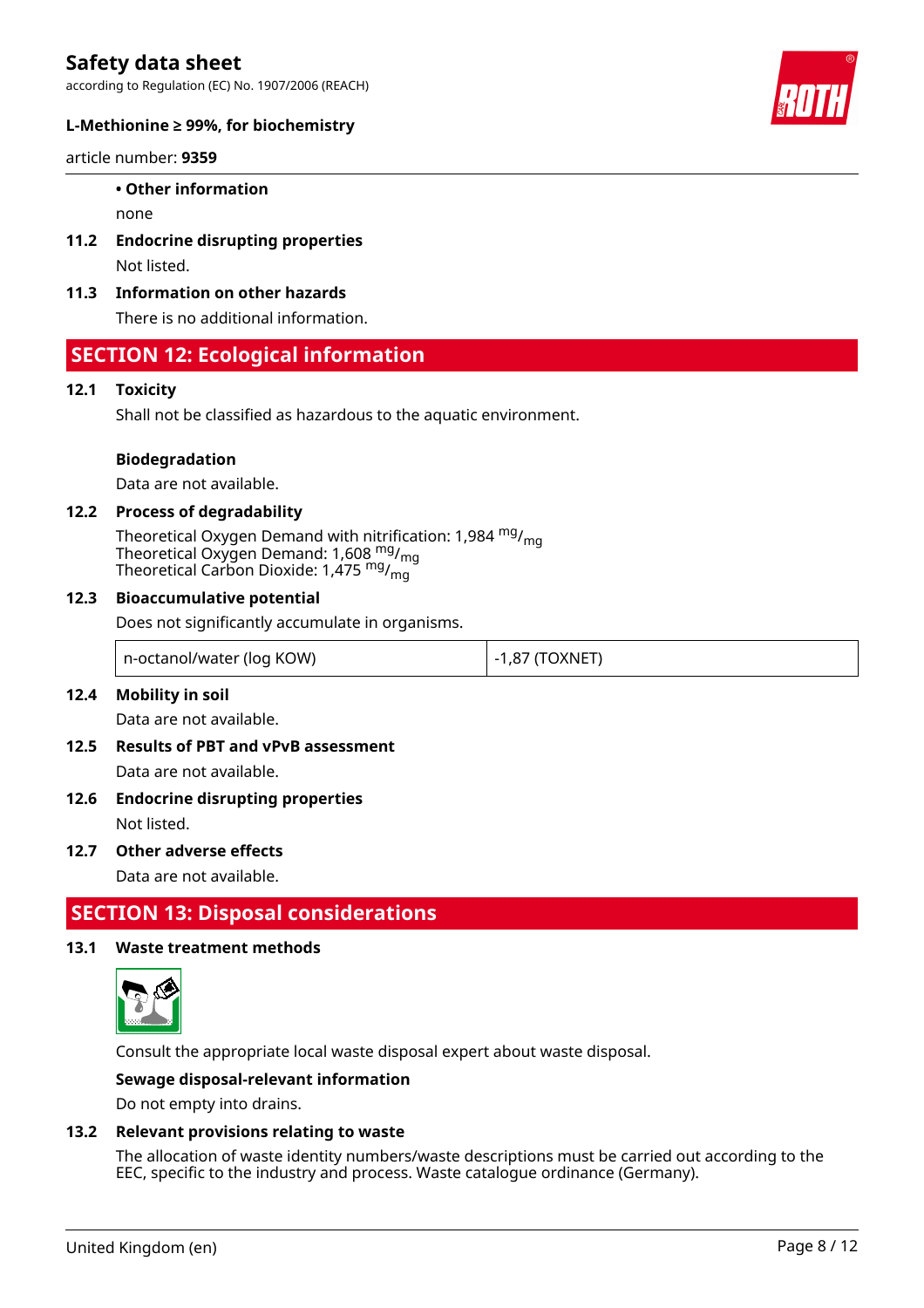according to Regulation (EC) No. 1907/2006 (REACH)



# **L-Methionine ≥ 99%, for biochemistry**

article number: **9359**

# **13.3 Remarks**

Waste shall be separated into the categories that can be handled separately by the local or national waste management facilities. Please consider the relevant national or regional provisions.

# **SECTION 14: Transport information**

**14.2 UN proper shipping name** not assigned

**14.3 Transport hazard class(es)** none

- **14.4 Packing group not assigned**
- 

**14.1 UN number or ID number not subject to transport regulations** 

**14.5 Environmental hazards** non-environmentally hazardous acc. to the dangerous goods regulations

# **14.6 Special precautions for user**

There is no additional information.

**14.7 Maritime transport in bulk according to IMO instruments** The cargo is not intended to be carried in bulk.

# **14.8 Information for each of the UN Model Regulations**

# **Transport of dangerous goods by road, rail and inland waterway (ADR/RID/ADN) - Additional information**

Not subject to ADR, RID and ADN.

**International Maritime Dangerous Goods Code (IMDG) - Additional information** Not subject to IMDG.

**International Civil Aviation Organization (ICAO-IATA/DGR) - Additional information** Not subject to ICAO-IATA.

# **SECTION 15: Regulatory information**

# **15.1 Safety, health and environmental regulations/legislation specific for the substance or mixture**

**Relevant provisions of the European Union (EU)**

**Restrictions according to REACH, Annex XVII**

not listed

**List of substances subject to authorisation (REACH, Annex XIV)/SVHC - candidate list** Not listed.

# **Seveso Directive**

| 2012/18/EU (Seveso III) |                                       |                                                                                            |              |
|-------------------------|---------------------------------------|--------------------------------------------------------------------------------------------|--------------|
| <b>No</b>               | Dangerous substance/hazard categories | Qualifying quantity (tonnes) for the application of lower and upper-tier re-<br>quirements | <b>Notes</b> |
|                         | not assigned                          |                                                                                            |              |

# **Deco-Paint Directive**

| VOC content<br>. | 0 % |
|------------------|-----|
|------------------|-----|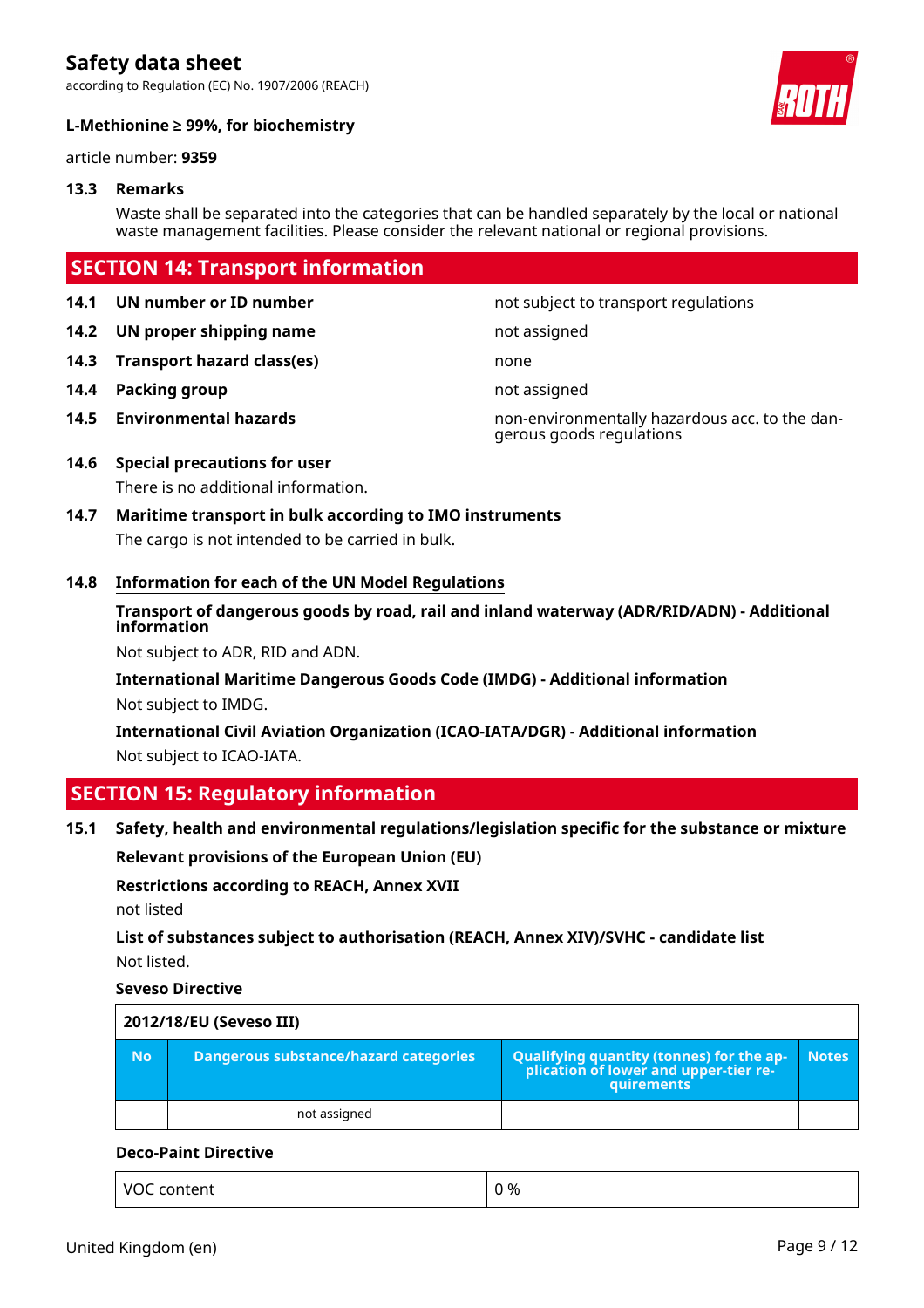according to Regulation (EC) No. 1907/2006 (REACH)



# **L-Methionine ≥ 99%, for biochemistry**

#### article number: **9359**

| <b>Industrial Emissions Directive (IED)</b>                                                                                            |     |  |
|----------------------------------------------------------------------------------------------------------------------------------------|-----|--|
| VOC content                                                                                                                            | 0 % |  |
| Directive on the restriction of the use of certain hazardous substances in electrical and<br>electronic equipment (RoHS)<br>not listed |     |  |
| Regulation concerning the establishment of a European Pollutant Release and Transfer<br><b>Register (PRTR)</b><br>not listed           |     |  |
| <b>Water Framework Directive (WFD)</b>                                                                                                 |     |  |

not listed

# **Regulation on the marketing and use of explosives precursors**

not listed

#### **Regulation on drug precursors**

not listed

#### **Regulation on substances that deplete the ozone layer (ODS)**

not listed

# **Regulation concerning the export and import of hazardous chemicals (PIC)**

not listed

# **Regulation on persistent organic pollutants (POP)**

not listed

# **Other information**

Directive 94/33/EC on the protection of young people at work. Observe employment restrictions under the Maternity Protection Directive (92/85/EEC) for expectant or nursing mothers.

# **National inventories**

| <b>Country</b> | <b>Inventory</b> | <b>Status</b>       |
|----------------|------------------|---------------------|
| AU             | <b>AICS</b>      | substance is listed |
| CA             | <b>DSL</b>       | substance is listed |
| <b>CN</b>      | <b>IECSC</b>     | substance is listed |
| <b>EU</b>      | <b>ECSI</b>      | substance is listed |
| EU             | REACH Reg.       | substance is listed |
| JP             | <b>CSCL-ENCS</b> | substance is listed |
| KR             | KECI             | substance is listed |
| МX             | INSQ             | substance is listed |
| NZ             | NZIOC            | substance is listed |
| PH             | <b>PICCS</b>     | substance is listed |
| <b>TW</b>      | <b>TCSI</b>      | substance is listed |
| <b>US</b>      | <b>TSCA</b>      | substance is listed |

**Legend**

AICS Australian Inventory of Chemical Substances

CSCL-ENCS List of Existing and New Chemical Substances (CSCL-ENCS)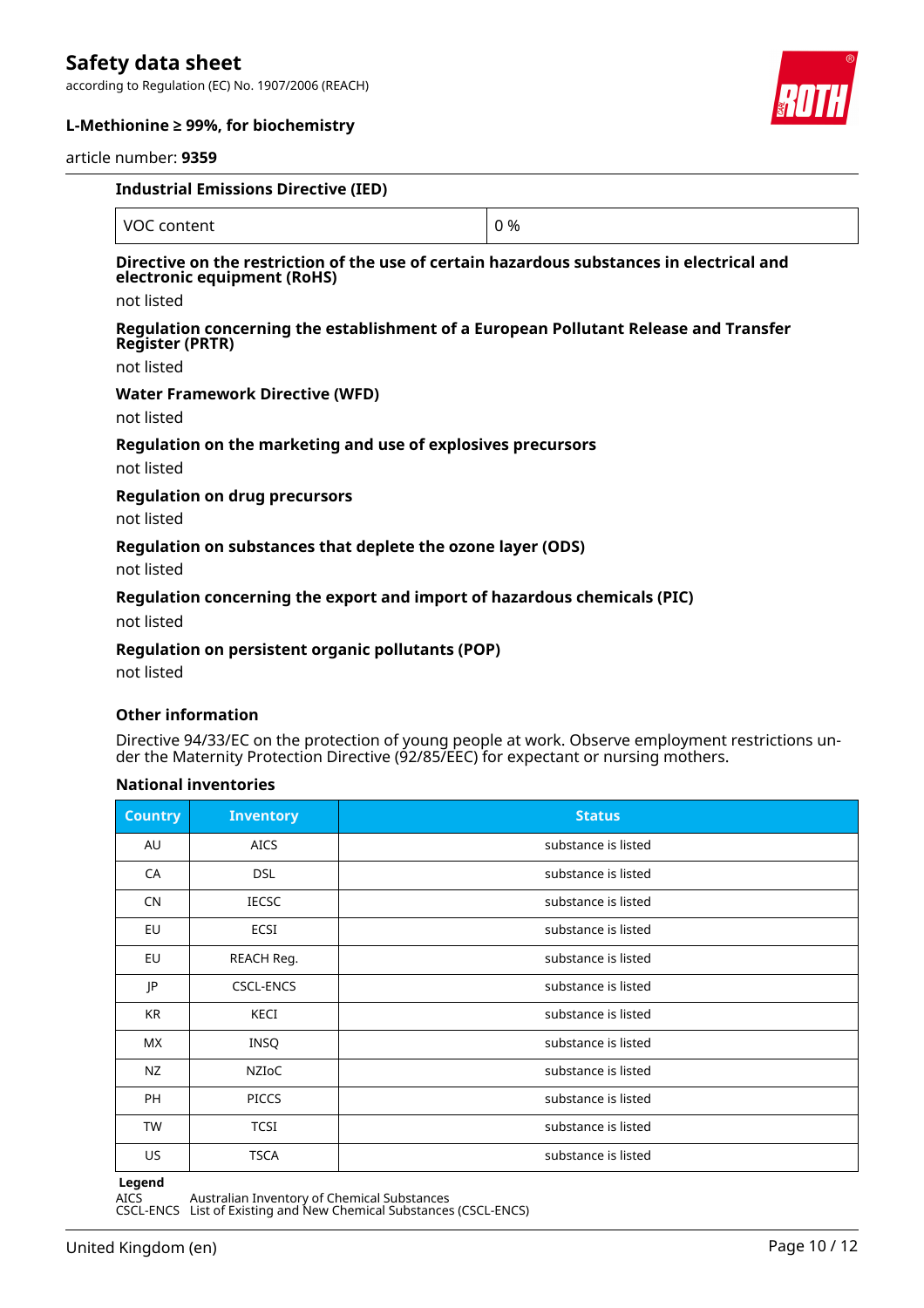according to Regulation (EC) No. 1907/2006 (REACH)



# **L-Methionine ≥ 99%, for biochemistry**

#### article number: **9359**

| Legend       |                                                                         |
|--------------|-------------------------------------------------------------------------|
| DSL          | Domestic Substances List (DSL)                                          |
| ECSI         | EC Substance Inventory (EINECS, ELINCS, NLP)                            |
| <b>IECSC</b> | Inventory of Existing Chemical Substances Produced or Imported in China |
| <b>INSO</b>  | National Inventory of Chemical Substances                               |
| KECI         | Korea Existing Chemicals Inventory                                      |
| NZIoC        | New Zealand Inventory of Chemicals                                      |
| <b>PICCS</b> | Philippine Inventory of Chemicals and Chemical Substances (PICCS)       |
|              | REACH Reg. REACH registered substances                                  |
| TCSI         | Taiwan Chemical Substance Inventory                                     |
| <b>TSCA</b>  | <b>Toxic Substance Control Act</b>                                      |

### **15.2 Chemical Safety Assessment**

No Chemical Safety Assessment has been carried out for this substance.

# **SECTION 16: Other information**

# **Indication of changes (revised safety data sheet)**

Alignment to regulation: Regulation (EC) No. 1907/2006 (REACH), amended by 2020/878/EU

#### Restructuring: section 9, section 14

| <b>Section</b> | <b>Former entry (text/value)</b>                      | <b>Actual entry (text/value)</b>                                                                                             | Safety-<br>reley-<br>ant |
|----------------|-------------------------------------------------------|------------------------------------------------------------------------------------------------------------------------------|--------------------------|
| 2.2            | Signal word:<br>not required                          |                                                                                                                              | yes                      |
| 2.3            | Other hazards:<br>There is no additional information. | Other hazards                                                                                                                | yes                      |
| 2.3            |                                                       | Results of PBT and vPvB assessment:<br>According to the results of its assessment, this<br>substance is not a PBT or a vPvB. | yes                      |

#### **Abbreviations and acronyms**

| Abbr.         | <b>Descriptions of used abbreviations</b>                                                                                                                                                                                       |
|---------------|---------------------------------------------------------------------------------------------------------------------------------------------------------------------------------------------------------------------------------|
| <b>ADN</b>    | Accord européen relatif au transport international des marchandises dangereuses par voies de naviga-<br>tion intérieures (European Agreement concerning the International Carriage of Dangerous Goods by In-<br>land Waterways) |
| <b>ADR</b>    | Accord relatif au transport international des marchandises dangereuses par route (Agreement concern-<br>ing the International Carriage of Dangerous Goods by Road)                                                              |
| CAS           | Chemical Abstracts Service (service that maintains the most comprehensive list of chemical substances)                                                                                                                          |
| Ceiling-C     | Ceiling value                                                                                                                                                                                                                   |
| <b>CLP</b>    | Regulation (EC) No 1272/2008 on classification, labelling and packaging of substances and mixtures                                                                                                                              |
| DGR           | Dangerous Goods Regulations (see IATA/DGR)                                                                                                                                                                                      |
| EC No         | The EC Inventory (EINECS, ELINCS and the NLP-list) is the source for the seven-digit EC number, an identi-<br>fier of substances commercially available within the EU (European Union)                                          |
| EH40/2005     | EH40/2005 Workplace exposure limits (http://www.nationalarchives.gov.uk/doc/open-government-li-<br>cence/)                                                                                                                      |
| <b>EINECS</b> | European Inventory of Existing Commercial Chemical Substances                                                                                                                                                                   |
| <b>ELINCS</b> | European List of Notified Chemical Substances                                                                                                                                                                                   |
| GHS           | "Globally Harmonized System of Classification and Labelling of Chemicals" developed by the United Na-<br>tions                                                                                                                  |
| <b>IATA</b>   | International Air Transport Association                                                                                                                                                                                         |